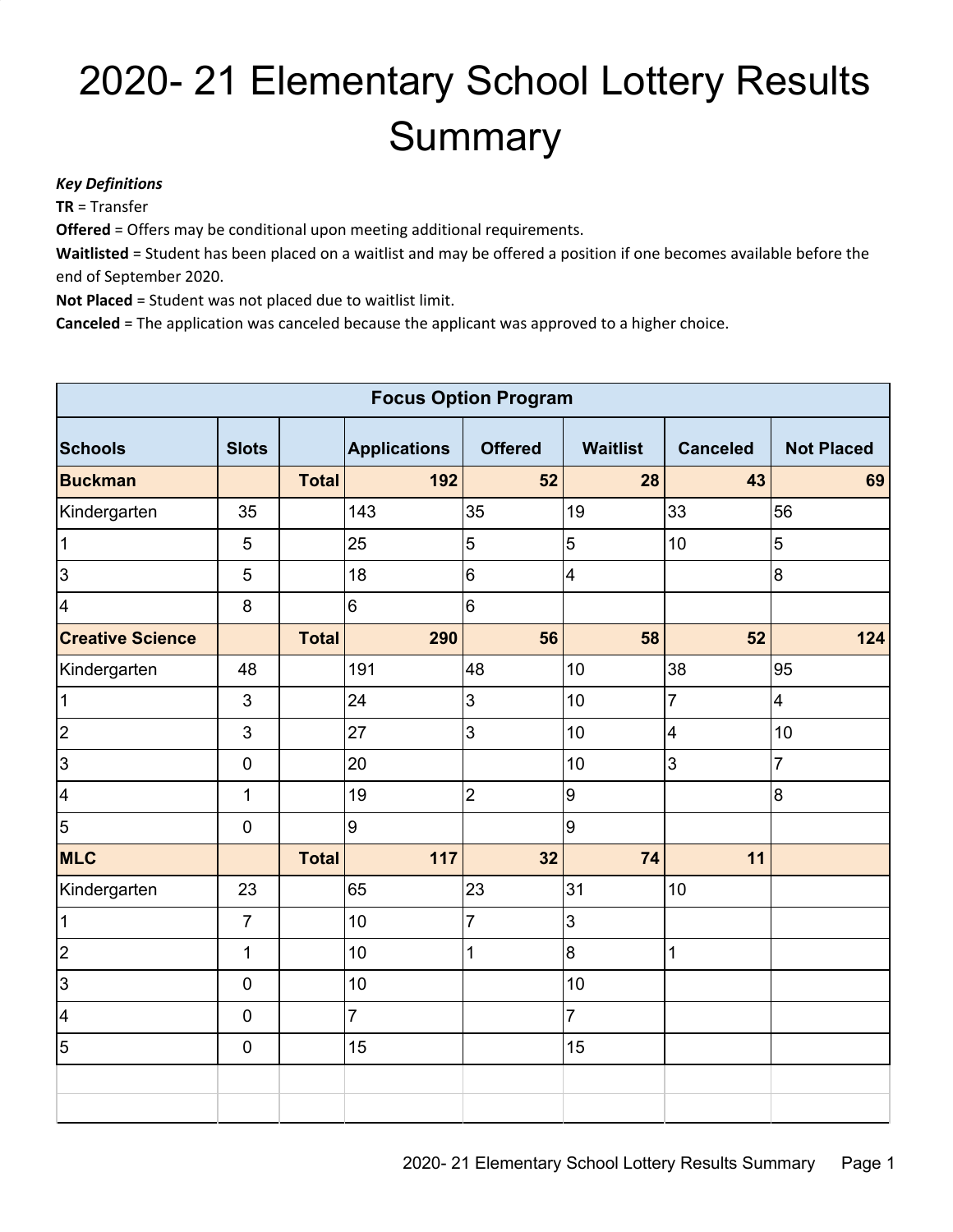| <b>Focus Option Program</b> |                         |              |                     |                |                 |                 |                   |  |  |  |
|-----------------------------|-------------------------|--------------|---------------------|----------------|-----------------|-----------------|-------------------|--|--|--|
| <b>Schools</b>              | <b>Slots</b>            |              | <b>Applications</b> | <b>Offered</b> | <b>Waitlist</b> | <b>Canceled</b> | <b>Not Placed</b> |  |  |  |
| <b>Odyssey</b>              |                         | <b>Total</b> | 106                 | 32             | 25              | $6\phantom{1}$  | 43                |  |  |  |
| Kindergarten                | 24                      |              | 67                  | 25             | $\bf{8}$        | 4               | 30                |  |  |  |
| $\mathbf{1}$                | $\overline{\mathbf{4}}$ |              | 17                  | 5              | 5               | $\overline{2}$  | 5                 |  |  |  |
| $\overline{2}$              | $\mathbf{1}$            |              | $\overline{2}$      | 1              | 1               |                 |                   |  |  |  |
| 3                           | $\mathbf 0$             |              | $\overline{7}$      |                | 5               |                 | $\overline{2}$    |  |  |  |
| 4                           | $\pmb{0}$               |              | 11                  |                | 5               |                 | $6\phantom{1}6$   |  |  |  |
| $\overline{5}$              | 1                       |              | $\overline{2}$      | 1              | 1               |                 |                   |  |  |  |
| <b>Sunnyside</b>            |                         | <b>Total</b> | 127                 | 28             | 20              | 33              | 46                |  |  |  |
| Kindergarten                | 10                      |              | 91                  | 10             | 10              | 27              | 44                |  |  |  |
| $\mathbf 1$                 | 10                      |              | 20                  | 10             | 5               | 5               |                   |  |  |  |
| $\overline{2}$              | 8                       |              | 16                  | 8              | 5               | 1               | $\overline{2}$    |  |  |  |
| Winterhaven                 |                         | <b>Total</b> | 266                 | 30             | 36              | 35              | 165               |  |  |  |
| Kindergarten                | 24                      |              | 147                 | 24             | 11              | 27              | 85                |  |  |  |
| 1                           | $\pmb{0}$               |              | 30                  |                | 5               | $6\phantom{1}$  | 19                |  |  |  |
| $\overline{2}$              | 3                       |              | 29                  | 3              | 5               |                 | 21                |  |  |  |
| 3                           | $\mathbf{1}$            |              | 28                  | 1              | 5               | $\overline{2}$  | 20                |  |  |  |
| $\overline{4}$              | $\mathbf 0$             |              | 17                  |                | 5               |                 | 12                |  |  |  |
| $\overline{5}$              | 1                       |              | 15                  | $\overline{2}$ | 5               |                 | $\overline{8}$    |  |  |  |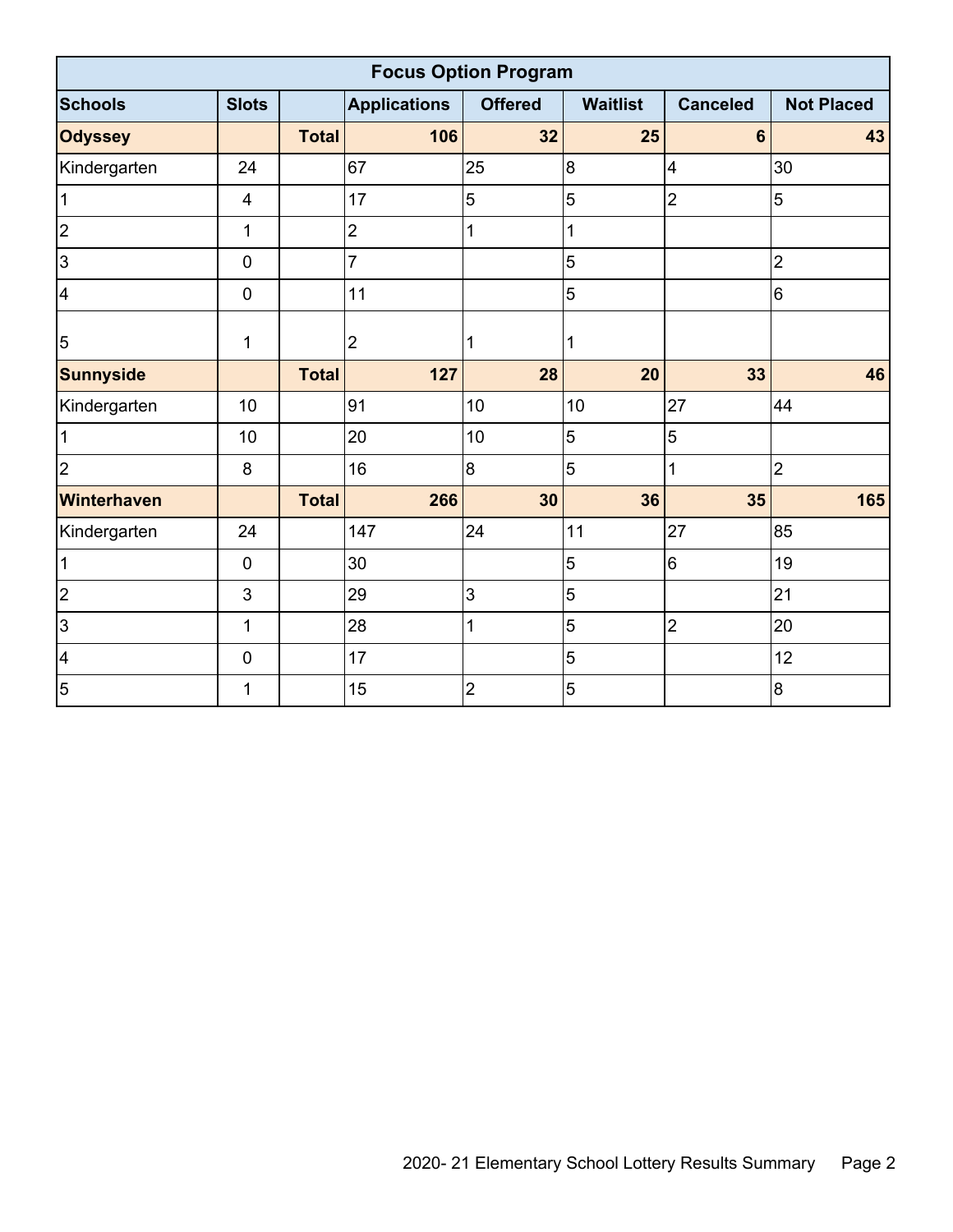## *Key Definitions*

**TR** = Transfer

**NH** = Neighborhood

**Offered** = Offers may be conditional upon meeting additional requirements.

**Waitlisted** = Student has been placed on a waitlist and may be offered a position if one becomes available before the end of September 2020.

**Not Placed** = Student was not placed due to waitlist limit.

**Canceled** = The application was canceled because the applicant was approved to a higher choice.

| <b>Dual Language Immersion</b> |              |              |                           |                         |                         |                 |                   |  |
|--------------------------------|--------------|--------------|---------------------------|-------------------------|-------------------------|-----------------|-------------------|--|
| <b>Chinese Immersion</b>       |              |              |                           |                         |                         |                 |                   |  |
| <b>Schools</b>                 | <b>Slots</b> |              | <b>Applications</b>       | <b>Offered</b>          | <b>Waitlist</b>         | <b>Canceled</b> | <b>Not Placed</b> |  |
| <b>Harrison Park</b>           |              | <b>Total</b> | 11                        | $5\phantom{1}$          |                         | 6               |                   |  |
| <b>NH Native Chinese</b>       | 12           |              | 4                         | $\overline{2}$          |                         | $\mathbf{2}$    |                   |  |
| <b>NH Native English</b>       | 12           |              | $\overline{7}$            | $\mathbf{3}$            |                         | 4               |                   |  |
| <b>Martin Luther King Jr.</b>  |              | <b>Total</b> | 64                        | 48                      | $\overline{7}$          | 9               |                   |  |
| Albina Head Start Mandarin     | 15           |              | $\boldsymbol{9}$          | 9                       |                         |                 |                   |  |
| <b>Current King</b>            | 19           |              | 18                        | 18                      |                         |                 |                   |  |
| <b>Native Chinese</b>          | 4            |              | $\overline{7}$            | 3                       |                         | 4               |                   |  |
| NH TR                          | 10           |              | 30                        | 18                      | 7                       | 5               |                   |  |
| <b>Woodstock</b>               |              | <b>Total</b> | 84                        | 48                      | 9                       | 13              | 14                |  |
| <b>NH Native Chinese</b>       | 3            |              | 1                         | 1                       |                         |                 |                   |  |
| <b>NH Native English</b>       | 22           |              | 21                        | 20                      |                         | 1               |                   |  |
| <b>TR Native Chinese</b>       | 23           |              | 29                        | 23                      | $\overline{\mathbf{4}}$ | $\overline{2}$  |                   |  |
| <b>TR Native English</b>       | 4            |              | 33                        | $\overline{\mathbf{4}}$ | 5                       | 10              | 14                |  |
|                                |              |              | <b>Japanese Immersion</b> |                         |                         |                 |                   |  |
| <b>Schools</b>                 | <b>Slots</b> |              | <b>Applications</b>       | <b>Offered</b>          | <b>Waitlist</b>         | <b>Canceled</b> | <b>Not Placed</b> |  |
| <b>Richmond</b>                |              | <b>Total</b> | 149                       | 94                      | 14                      | 14              | 27                |  |
| Native English                 | 68           |              | 123                       | 68                      | 14                      | 14              | 27                |  |
| Native Japanese                | 36           |              | 26                        | 26                      |                         |                 |                   |  |
|                                |              |              |                           |                         |                         |                 |                   |  |
|                                |              |              |                           |                         |                         |                 |                   |  |
|                                |              |              |                           |                         |                         |                 |                   |  |
|                                |              |              |                           |                         |                         |                 |                   |  |
|                                |              |              |                           |                         |                         |                 |                   |  |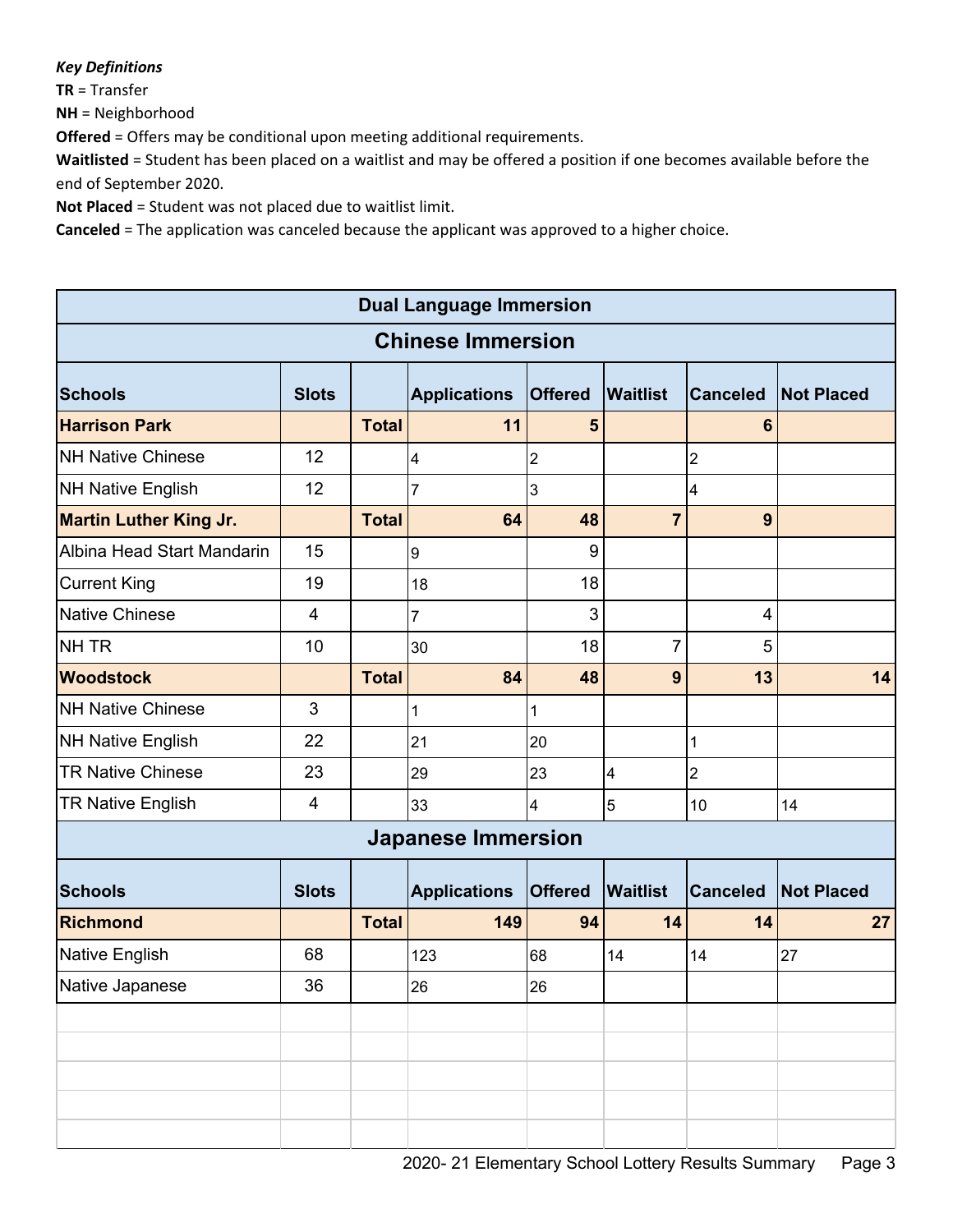| <b>Russian Immersion</b>    |                         |              |                          |                |                  |                  |                   |  |  |
|-----------------------------|-------------------------|--------------|--------------------------|----------------|------------------|------------------|-------------------|--|--|
| <b>Schools</b>              | <b>Slots</b>            |              | <b>Applications</b>      | <b>Offered</b> | <b>Waitlist</b>  | <b>Canceled</b>  | <b>Not Placed</b> |  |  |
| <b>Kelly</b>                |                         | <b>Total</b> | 9                        | 7              |                  | 2                |                   |  |  |
| Native English              | 22                      |              | 4                        | $\mathbf 2$    |                  | $\overline{2}$   |                   |  |  |
| <b>Native Russian</b>       | 22                      |              | 5                        | $\overline{5}$ |                  |                  |                   |  |  |
| <b>Vietnamese Immersion</b> |                         |              |                          |                |                  |                  |                   |  |  |
| <b>Schools</b>              | <b>Slots</b>            |              | <b>Applications</b>      | <b>Offered</b> | <b>Waitlist</b>  | <b>Canceled</b>  | <b>Not Placed</b> |  |  |
| <b>Rose City Park</b>       |                         | <b>Total</b> | 48                       | 41             |                  | $\overline{7}$   |                   |  |  |
| Native English              | 24                      |              | 30                       | 24             |                  | $6\phantom{1}$   |                   |  |  |
| <b>Native Vietnamese</b>    | 24                      |              | 18                       | 17             |                  | $\mathbf 1$      |                   |  |  |
|                             |                         |              | <b>Spanish Immersion</b> |                |                  |                  |                   |  |  |
| <b>Schools</b>              | <b>Slots</b>            |              | <b>Applications</b>      | <b>Offered</b> | <b>Waitlist</b>  | <b>Canceled</b>  | <b>Not Placed</b> |  |  |
| <b>Ainsworth</b>            |                         | <b>Total</b> | 127                      | 51             | 23               | 10               | 43                |  |  |
| <b>NH Native English</b>    | 19                      |              | 32                       | 19             | 10               | 1                | $\overline{2}$    |  |  |
| <b>NH Native Spanish</b>    | 3                       |              | 1                        | 1              |                  |                  |                   |  |  |
| <b>TR Native English</b>    | 11                      |              | 76                       | 14             | 12               | 9                | 41                |  |  |
| TR Native Spanish           | 17                      |              | 18                       | 17             | 1                |                  |                   |  |  |
| <b>Atkinson</b>             |                         | <b>Total</b> | 144                      | 23             | 20               | 39               | 62                |  |  |
| <b>NH Native English</b>    | 8                       |              | 25                       | 8              | 5                | 4                | 8                 |  |  |
| <b>NH Native Spanish</b>    | 3                       |              | $\overline{2}$           | $\overline{2}$ |                  |                  |                   |  |  |
| <b>TR Native English</b>    | $\overline{\mathbf{4}}$ |              | 90                       | 4              | 5                | 27               | 54                |  |  |
| TR Native Spanish           | $9\,$                   |              | 27                       | 9              | 10               | $\boldsymbol{8}$ |                   |  |  |
| <b>Beach</b>                |                         | <b>Total</b> | 109                      | 38             | 19               | 28               | 24                |  |  |
| <b>NH Native English</b>    | 19                      |              | 32                       | 19             | $10$             | $\overline{2}$   | 1                 |  |  |
| <b>NH Native Spanish</b>    | 5                       |              | 1                        | 1              |                  |                  |                   |  |  |
| <b>TR Native English</b>    | 10                      |              | 71                       | 15             | $\boldsymbol{9}$ | 24               | 23                |  |  |
| <b>TR Native Spanish</b>    | 14                      |              | 5                        | 3              |                  | $\overline{2}$   |                   |  |  |
| <b>Bridger</b>              |                         | <b>Total</b> | 93                       | 38             | 15               | 21               | 19                |  |  |
| <b>NH Native English</b>    | 20                      |              | 35                       | 20             | $10$             | 1                | 4                 |  |  |
| <b>NH Native Spanish</b>    | $\overline{\mathbf{4}}$ |              | $\overline{2}$           | $\overline{2}$ |                  |                  |                   |  |  |
| <b>TR Native English</b>    | $\overline{4}$          |              | 41                       | $\overline{4}$ | $\overline{5}$   | 17               | 15                |  |  |
| TR Native Spanish           | 20                      |              | 15                       | 12             |                  | 3                |                   |  |  |